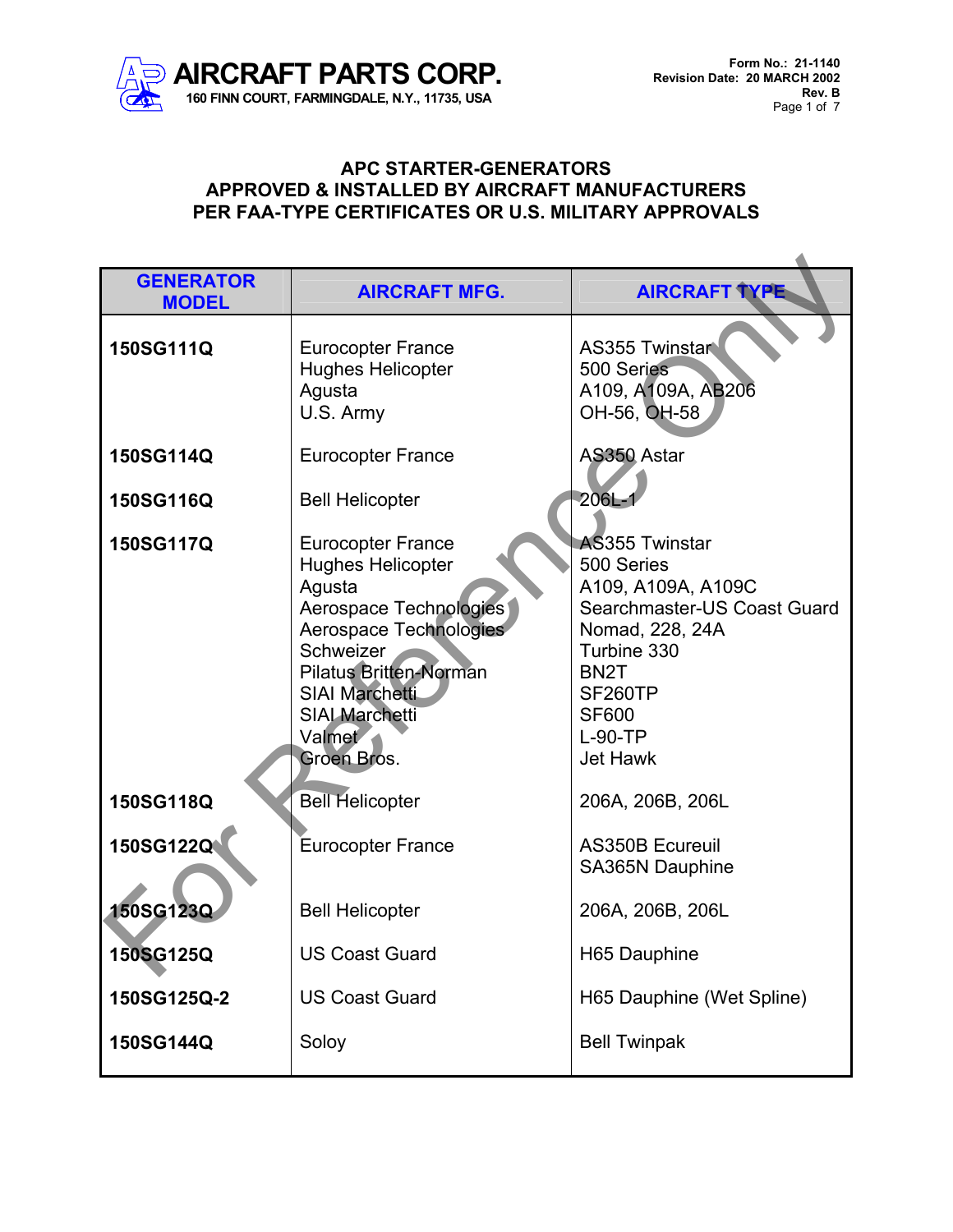

| <b>GENERATOR</b><br><b>MODEL</b> | <b>AIRCRAFT MFG.</b>                                                        | <b>AIRCRAFT TYPE</b>                                  |
|----------------------------------|-----------------------------------------------------------------------------|-------------------------------------------------------|
| 160SG136Q                        | Agusta                                                                      | A109C                                                 |
| 160SG137Q                        | Agusta                                                                      | A109K                                                 |
| 160SG138Q                        | Agusta                                                                      | A109K                                                 |
| 160SG139Q                        | Agusta                                                                      | A109F                                                 |
| 160SG139Q-2                      | Agusta                                                                      | A109 Power                                            |
| 160SG140Q                        | <b>Eurocopter France</b>                                                    | $EC$ 120                                              |
| 160SG141Q                        | Agusta                                                                      | A109-F                                                |
| 200SGL111Q                       | <b>MD Helicopter</b><br><b>Bell Helicopter</b><br><b>Rocket Engineering</b> | 530 Series<br>206L-1<br><b>Piper Turbo Conversion</b> |
| 200SGL111Q-2                     | Premier                                                                     | Bell 206 Upgrade                                      |
| 200SGL111Q-3                     | <b>Specialty Aviation Services</b>                                          | <b>UH-1 Secondary Generator</b>                       |
| 200SGL115Q                       | <b>MD Helicopters</b>                                                       | MD 500, 530, 600N                                     |
| 200SGL115Q-2                     | Sikorsky                                                                    | S76A, S76C                                            |
| 200SGL117Q                       | <b>Pilatus Britten-Norman</b>                                               | Norman Fieldmaster                                    |
| 200SGL118Q                       | Embraer                                                                     | <b>EMB110</b>                                         |
| 200SGL119Q                       | Cessna                                                                      | 208 Caravan                                           |
| 200SGL119Q-2                     | Cessna                                                                      | 208 Caravan                                           |
|                                  |                                                                             |                                                       |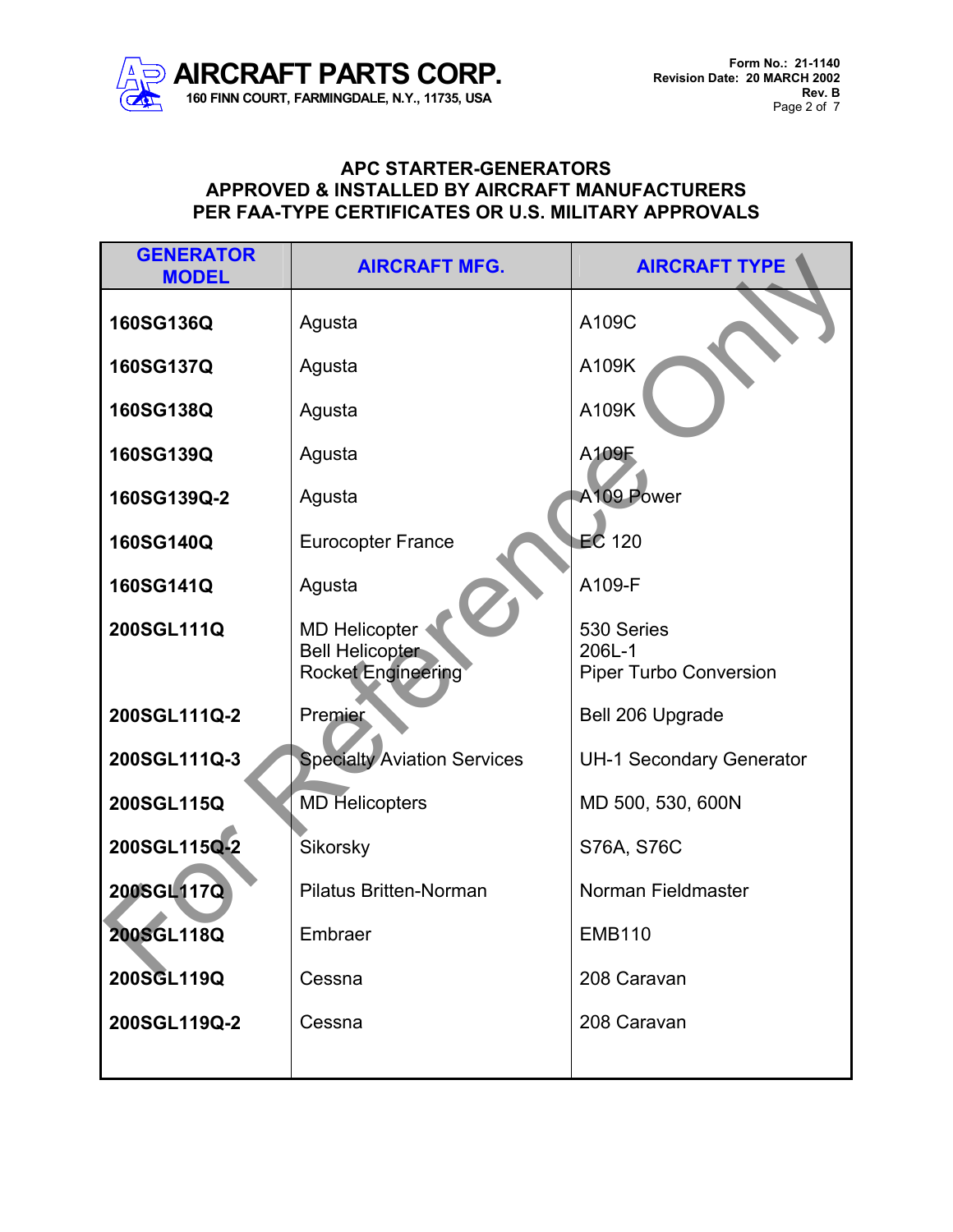

| <b>GENERATOR</b><br><b>MODEL</b> | <b>AIRCRAFT MFG.</b>                                                                    | <b>AIRCRAFT TYPE</b>                                              |
|----------------------------------|-----------------------------------------------------------------------------------------|-------------------------------------------------------------------|
| 200SGL124Q                       | U.S. Army<br><b>Bell Helicopter</b><br><b>Bell Helicopter</b><br><b>Bell Helicopter</b> | <b>AHIP Helicopter</b><br>OH <sub>58</sub> D<br>206L-3<br>230/430 |
| 200SGL128Q                       | Agusta                                                                                  | A129                                                              |
| 200SGL129Q                       | Valmet<br>Agusta                                                                        | L-90-TP Rdigo<br>Koala                                            |
| 200SGL129Q(5)XL                  | <b>Pilatus Britten-Norman</b>                                                           | BN2T, BN2TR                                                       |
| 200SGL129Q(4)                    | Grob-Werke                                                                              | G124                                                              |
| 200SGL129Q(8)                    | <b>PZL Swidnik</b>                                                                      | SW4, Kania                                                        |
| 200SGL130Q                       | Eurocopter France                                                                       | AS 350                                                            |
| 200SGL132Q                       | <b>Bell Helicopter</b>                                                                  | 206L-1, 206L-3                                                    |
| 200SGL141Q                       | Aeroric                                                                                 | Dingo                                                             |
| 200SGL142Q                       | <b>Aircraft Components</b>                                                              | Cheyenne                                                          |
| 200SGL144Q                       | Sikorsky                                                                                | S76 C+                                                            |
| 200SGL145Q                       | New Piper                                                                               | Meridian                                                          |
| 200SGL147Q-XL                    | Agusta                                                                                  | A109 Power-LUH                                                    |
| 200SG112Q                        | U.S. Air Force                                                                          | $AH-1J$                                                           |
| 200SG116Q                        | <b>CATIC</b>                                                                            | Y <sub>12</sub>                                                   |
| 200SG119Q                        | U.S. Navy<br><b>Bell Helicopter</b>                                                     | <b>UH-1N</b><br>212/412                                           |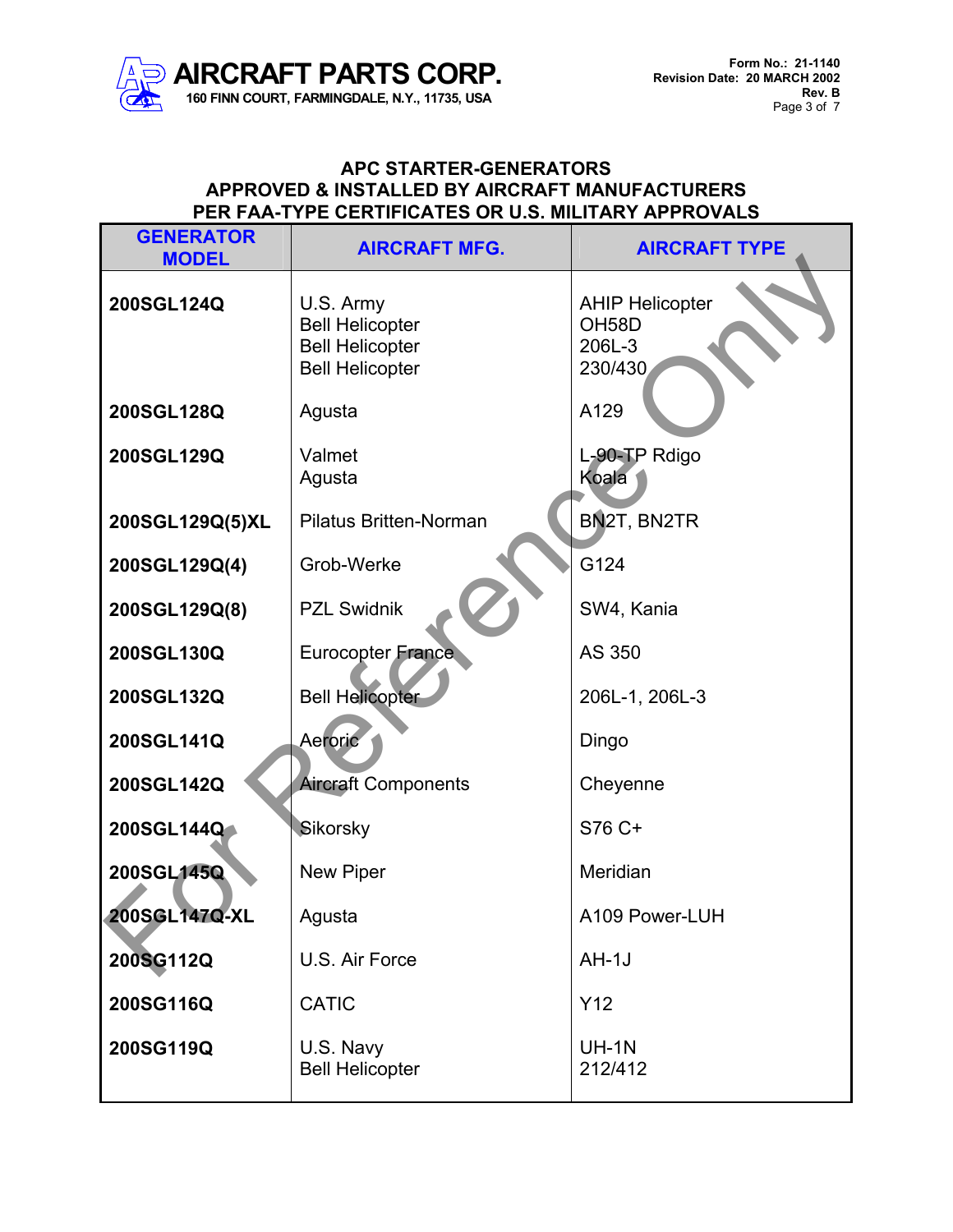

| <b>GENERATOR</b><br><b>MODEL</b> | <b>AIRCRAFT MFG.</b>                                 | <b>AIRCRAFT TYPE</b>                                      |
|----------------------------------|------------------------------------------------------|-----------------------------------------------------------|
| 200SG126Q                        | U.S. Air Force                                       | T-37 Trainer                                              |
| 250SG112Q                        | Ayres                                                | S2R-T41, S2R-T65                                          |
|                                  | <b>EDO</b>                                           | <b>Thrush Commander</b><br><b>MK105</b>                   |
| 250SG114Q                        | <b>Beech</b>                                         | 90, 100, 99 thru 899                                      |
| 250SG116Q                        | Piper                                                | <b>Cheyenne PA31</b>                                      |
| 250SG117Q                        | Dornier<br><b>Hindustan Aeronautics</b>              | DO228 Commuter<br>DO228 Commuter                          |
| 250SG120Q                        | <b>Schaffer Aircraft</b><br><b>Phoenix Aerospace</b> | <b>DC-3 Turbine Conversion</b><br>DC-3 Turbine Conversion |
| 250SG122Q                        | Norman Aeroplane                                     | Fieldmaster                                               |
| 250SG123Q                        | Aero Vodochody                                       | AE-270                                                    |
| 250SG125Q                        | Myasishchev/Motorlet                                 | M-101T Gzhel                                              |
| 250SG127Q                        | Israviation                                          | ST-50                                                     |
| 300SGL111Q-2                     | <b>OMAC</b>                                          | Laser 300                                                 |
| 300SGL114Q                       | <b>Short Brothers</b>                                | 360                                                       |
| 300SGL115Q                       | <b>SIAI Marchetti</b><br>Grumman-Agusta              | S211 Trainer<br><b>JPATS</b>                              |
| 300SGL116Q                       | <b>Beech</b><br><b>General Atomics</b>               | 1900C, 1900D Commuter<br>Predator (Jet)                   |
| 300SGL118Q                       | <b>LHTEC</b><br>Hindustan                            | T800 Engine<br><b>ALH/T800</b>                            |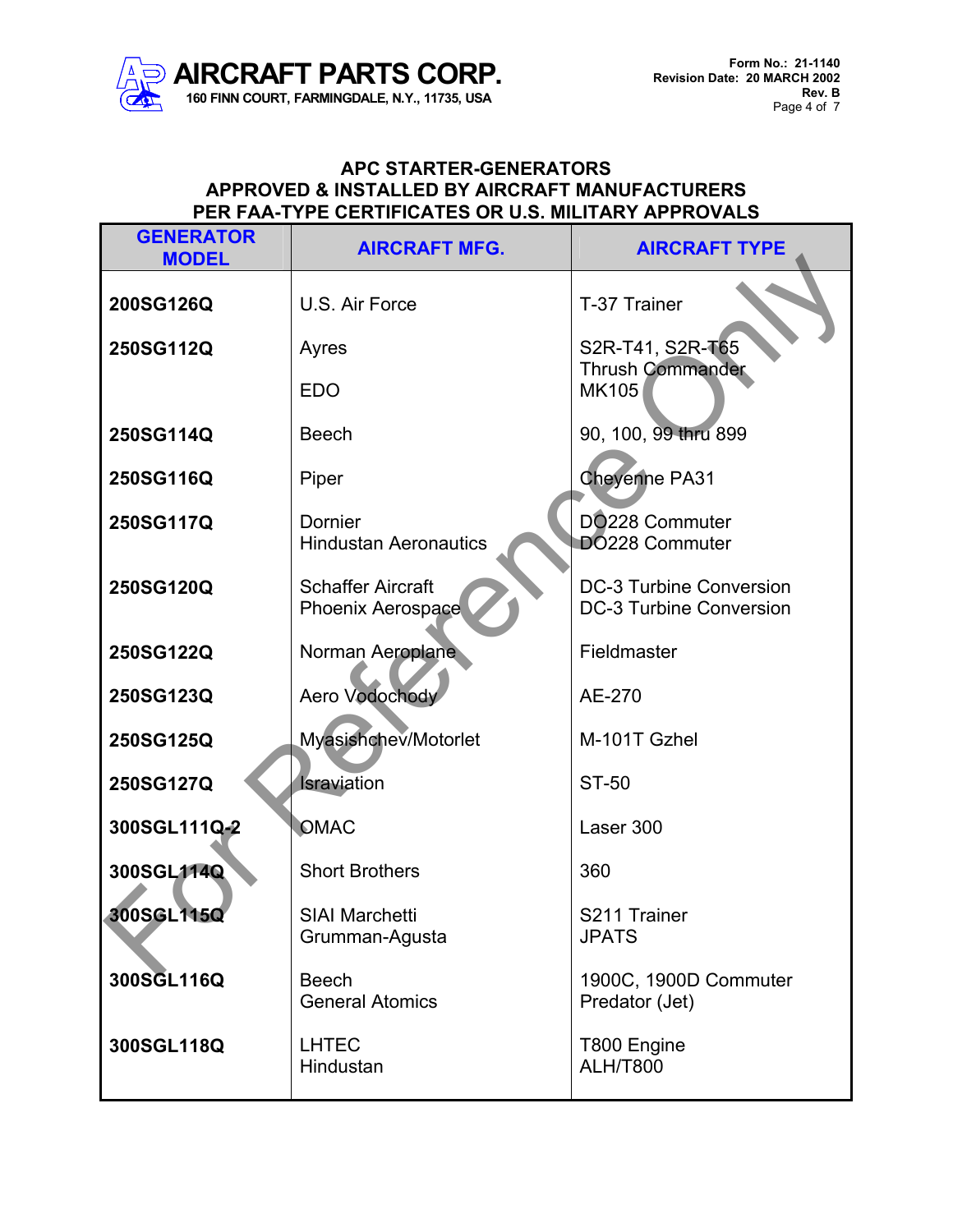

| <b>GENERATOR</b><br><b>MODEL</b> | <b>AIRCRAFT MFG.</b>                | <b>AIRCRAFT TYPE</b>                            |
|----------------------------------|-------------------------------------|-------------------------------------------------|
| 300SGL126Q                       | <b>Basler</b><br>Socata             | <b>DC-3 Turbine Conversion</b><br><b>TBM700</b> |
| 300SGL126Q-2                     | Penn Turbo                          | <b>DH-6 Conversion</b>                          |
| 300SGL127Q                       | deHavilland                         | Dash 8, Dash 7 Commuter                         |
| 300SGL129Q                       | Cessna                              | 525, 560, 560 Ultra                             |
| 300SGL129Q-2                     | Cessna                              | 560 Encore                                      |
| 300SGL133Q                       | Cessna                              | <b>JPATS</b>                                    |
| 300SGL137Q                       | PZL-Okecie                          | Turbo Orlik-130TC                               |
| 300SGL138Q-2                     | Cessna                              | <b>Citation Excel APU</b>                       |
| 300SGL138Q-4                     | Cessna                              | <b>Citation Excel</b>                           |
| 300SGL139Q                       | <b>Ages</b>                         | Dash 7 APU                                      |
| 300SGL141Q                       | <b>Hindustan Aeronautics</b>        | <b>ALH</b>                                      |
| 300SGL144Q                       | U.S. Army                           | UH-1H / T-800 Upgrade                           |
| 300SGL145Q                       | Cessna                              | 208 Special Mission                             |
| 300SGL146Q                       | Honeywell/Agusta                    | A-139                                           |
| 300SGL150Q                       | Prattt & Whitney Canada             | <b>UH-1 Reengine</b>                            |
| 300SG119Q                        | <b>Cessna Citation</b><br>Fairchild | Model 650, APU<br>Metro II, III, IV, V Commuter |
| 300SG120Q                        | <b>General Atomics</b>              | Predator (TP)                                   |
|                                  |                                     |                                                 |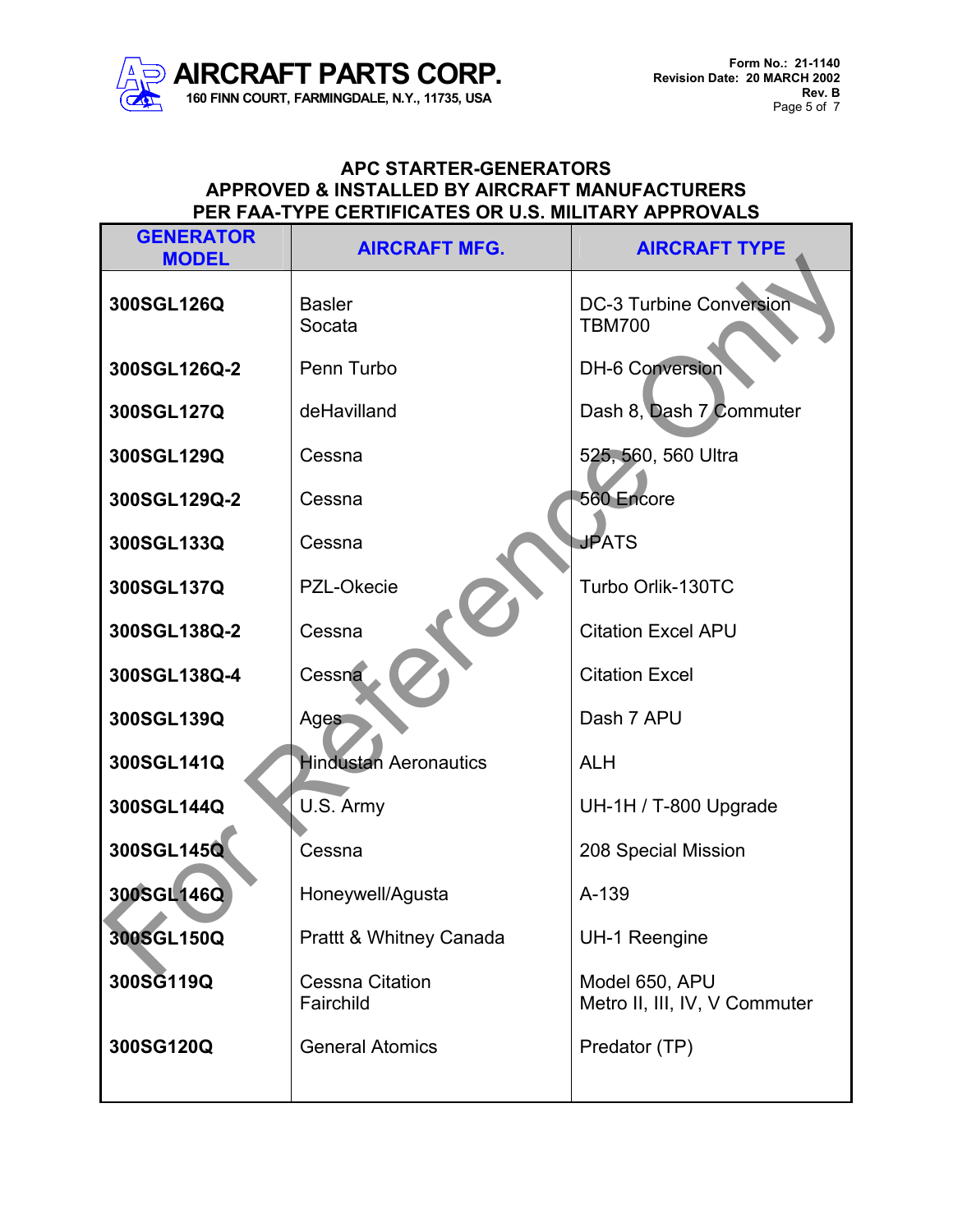

| <b>GENERATOR</b><br><b>MODEL</b> | <b>AIRCRAFT MFG.</b>                      | <b>AIRCRAFT TYPE</b>            |
|----------------------------------|-------------------------------------------|---------------------------------|
| 300SG121Q                        | <b>CASA</b><br>Jetstream                  | 212<br>31/32 Commuter           |
| 300SG121Q-2                      | <b>Hindustan Aeronautics</b>              | <b>DO228 Special Mission</b>    |
| 300SG141Q                        | <b>PZL</b>                                | Sokol                           |
| 400SG112Q                        | <b>SAAB</b>                               | 340 Commuter                    |
| 400SG114Q                        | Raytheon                                  | Hawker 700, 800, 800XP          |
| 400SG115Q                        | <b>OMAC</b>                               | Laser 300                       |
| 400SG119Q                        | Rockwell/DASA                             | <b>JPATS</b>                    |
| 400SG123Q                        | Canadair                                  | CL215T/415 Water Bomber         |
| 400SG134Q                        | <b>Marsh Aviation</b>                     | <b>Grumman S2 Conversion</b>    |
| 400SG135Q                        | Embraer                                   | <b>EMB-120 Commuter</b>         |
| 400SG136Q                        | <b>Premier Aviation</b>                   | <b>Bell 412 Auxiliary Power</b> |
| 400SG138Q                        | Learjet                                   | Model 60                        |
| 400SG139Q                        | Cessna                                    | 550, Bravo                      |
| 400SG142Q                        | Piaggio<br><b>National Aerospace Labs</b> | $P-180$<br><b>Saras</b>         |
| 400SG143Q-4                      | Cessna                                    | 650                             |
| 400SG146Q                        | <b>Aero Support</b>                       | <b>OV10-D</b>                   |
| 400SG159Q                        | Learjet<br>Canadair                       | Model 60 APU<br>CL415 APU       |